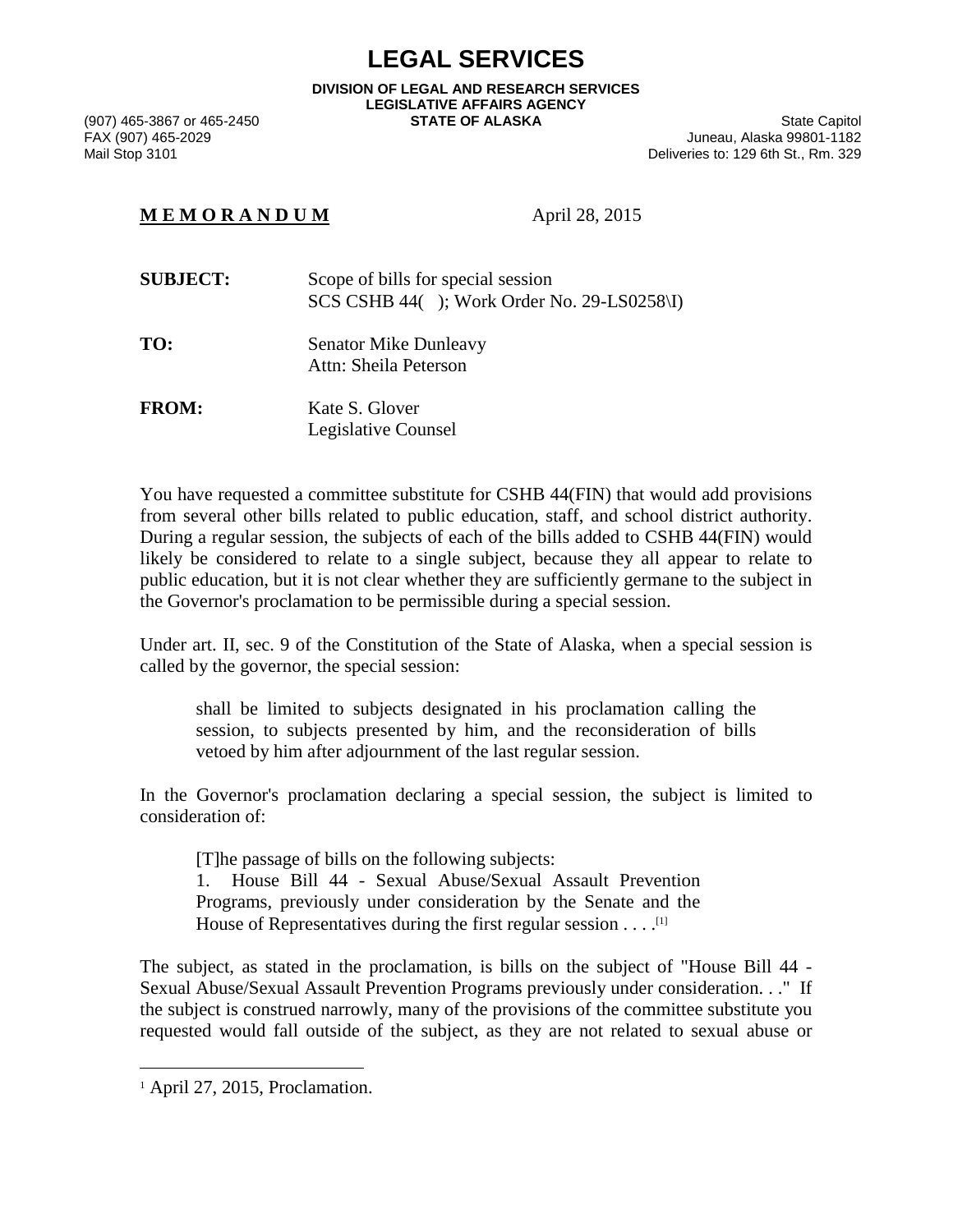Senator Mike Dunleavy April 28, 2015 Page 2

1

sexual assault prevention programs. Provisions related to training for mandatory reporters of child abuse or neglect might be relevant to that subject, but other sections of the committee substitute may not be relevant to sexual abuse or assault prevention.<sup>2</sup>

If, on the other hand, the scope of the subject is interpreted in accordance with legislative rules regarding germaneness and the constitutional single subject rule, it is likely permissible to include at least some of the provisions you have asked to add to CSHB 44(FIN) through the committee substitute.

Germaneness is addressed by Rule 35 of the Uniform Rules of the Alaska State Legislature which provides in relevant part: "A motion or proposition on a subject may not be admitted under color of amendment if the subject matter is different from that under consideration."3 The question of germaneness is not just a matter of interpretation by the body, for there is a constitutional aspect. There exists the possibility that a nongermane amendment will contain material which, if added to the bill under consideration, will violate the single subject requirement or the requirement that the subject of the bill be expressed in the title. Art. II, sec. 13, Constitution of the State of Alaska.

CSHB 44(FIN) relates to public education, as do all or most of the subjects added in the committee substitute. Therefore, they are likely germane, and would probably be appropriate subjects for an amendment during a regular session.

## **Sec. 402. Amendments Must Be Germane**

 1. Every amendment proposed must be germane to the subject of the proposition or to the section or paragraph to be amended.

<sup>&</sup>lt;sup>2</sup> The enclosed CS encompasses many specific topics, including student assessments, teacher employment and retirement, rulemaking, fiscal notes, contract restrictions on school districts, school data collection, minimum spending on instruction, and child care licensing.

<sup>3</sup> The provision of the Uniform Rules regarding germaneness is supplemented by *Mason's Manual of Legislative Procedure* which provides in Sec. 402:

 <sup>2.</sup> To determine whether an amendment is germane, the question to be answered is whether the question is relevant, appropriate, and in a natural and logical sequence to the subject matter of the original proposal.

 <sup>3.</sup> To be germane, the amendment is required only to relate to the same subject. It may entirely change the effect of or be in conflict with the spirit of the original motion or measure and still be germane to the subject.

 <sup>4.</sup> An entirely new proposal may be substituted by amendment so long as it is germane to the main purpose of the original proposal.

 <sup>5.</sup> An amendment to an amendment must be germane to the subject of the amendment as well as to the main question.